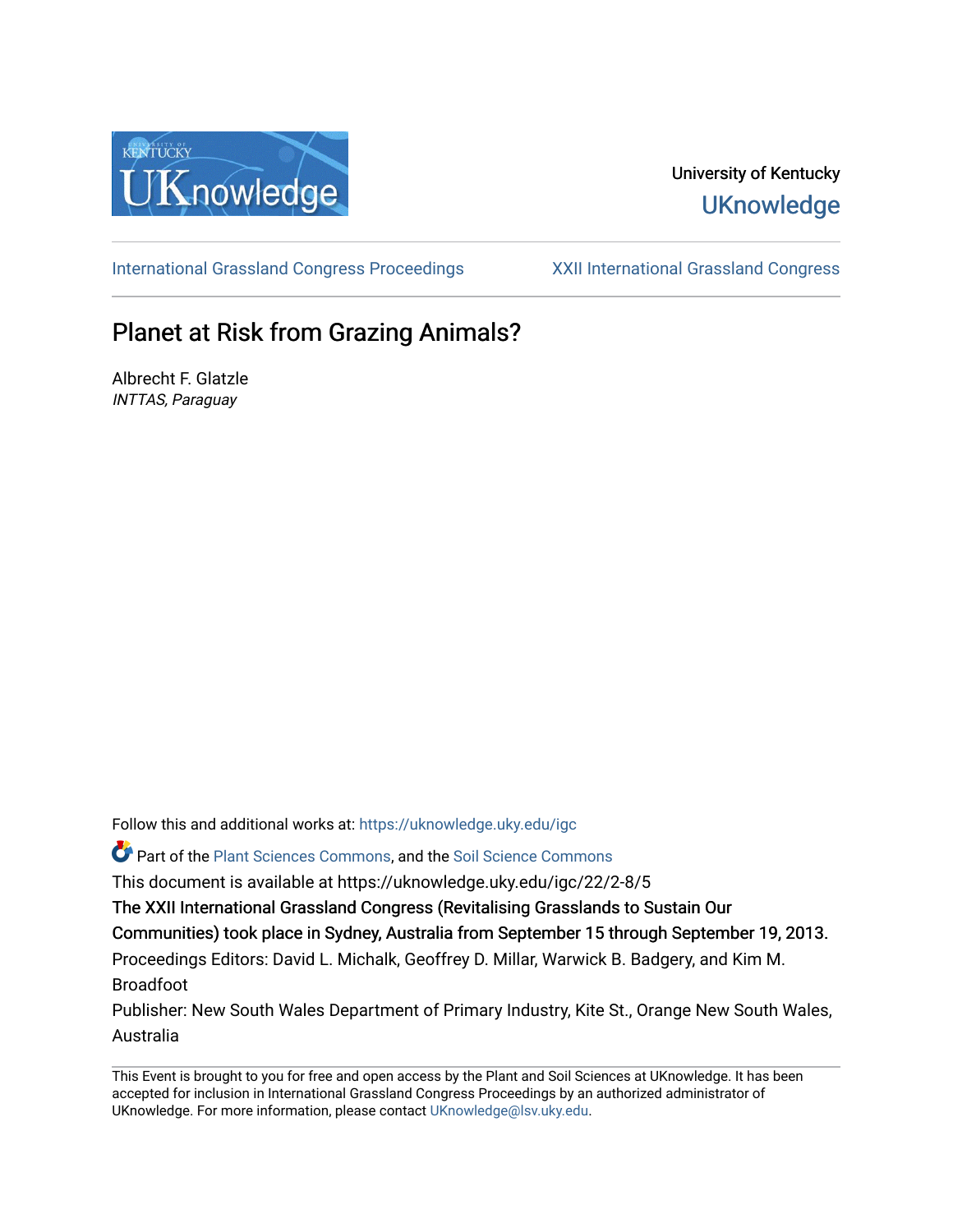## Planet at risk from grazing animals?

### *Albrecht F Glatzle*

INTTAS, Filadelfia 317, 9300 Fernheim, Paraguay, www.inttas.org Contact email: **glatzle@chaconet.com.py** 

**Keywords:** Climate change, global warming, methane, greenhouse gases, biodiversity, grass-fed beef.

#### **Introduction**

The famous FAO report "Livestock's Long Shadow" (Steinfeld *et. al.* 2006) and hundreds of subsequent publications blamed domestic livestock, in general, and grasslandbased production systems in the (sub) tropics, in particular, of causing serious environmental hazards such as climate change, claiming that 18% of anthropogenic greenhouse gas (GHG) emissions are from livestock, more than from the transport sector. Few reviews challenged this claim, and those that did received little attention from the media. Pitseky *et al.* (2009) revealed the double standard applied by the FAO in this matter. Whereas for livestock products a full life cycle assessment for GHG emissions was applied, for the transport sector only fuel consumption was taken into account. This striking weakness of the FAO report alone considerably disburdens livestock husbandry.

#### **Approach**

In this review the most widely spread claims of alleged negative environmental impacts produced by livestock are discussed, partly in the light of lesser known publications, as well as empirical facts and data determined on a global scale, and partly with specific reference to the grazing systems in the Paraguayan Chaco.

#### **Results and Discussion**

#### *Critique: "Livestock contributes to climate change."*

The basic assumption for human-caused climate change is a noticeable climate sensitivity to anthropogenic GHG emissions, which is supported by the conclusions of the latest IPCC Assessment-Report AR4 (IPCC 2007). There is, however, quite a bit of empirical evidence which casts doubt on these conclusions:

- In the AR4 report (Table 2.11), 16 variables are identified as global warming forcing agents and the level of understanding for 11 of them is specified as 'very low to low'. Yet the IPCC comes up with a 90 to 99% certainty in the results of its models, a conclusion which is logically inacceptable and scientifically irreproducible.
- Mean global temperature has not increased in the past 15 years in spite of steadily increasing  $CO<sub>2</sub>$  levels in the atmosphere, an observed reality contrary to all the model projections published by the IPCC.
- There is a large number of recently published peer reviewed papers which show evidence of the existence of various eras during the Holocene (since the end of the latest ice age about 12,000 years ago), which were

warmer than or at least as warm as the present age (in spite of the pre-industrial atmospheric  $CO<sub>2</sub>$  levels at those times).

Even if we ignored these objections and kept assuming a measurable climate sensitivity to anthropogenic GHG emissions, there still remain many inconsistencies between the reality and the popular claim "meat = heat".  $CO<sub>2</sub>$  emitted by livestock respiration, forage digestion and also by the consumption of meat and milk, does not increase atmospheric  $CO<sub>2</sub>$  levels as it is part of the natural carbon cycle. Not a single livestock-born  $CO<sub>2</sub>$  molecule is added *additionally* to the atmosphere as it has previously been captured through photosynthesis. The amount of  $CO<sub>2</sub>$  released annually by livestock is offset by re-growing  $CO<sub>2</sub>$ assimilating forage. The only sources of *additional* CO<sub>2</sub> emissions caused by livestock husbandry beyond the natural carbon cycle are: (1) fossil fuel consumption during the production process, which is particularly low in grazing systems; and (2) deforestation for pasture establishment, which is partly offset by carbon captured by deep rooted tropical grasses (Fisher *et al.* 1994), and by persistent charcoal residues from burned wood (Mannetje 2007), and bush encroachment and forage hedgerow establishment. Deforestation causes a unique "carbon debt" which has to be shared out over the animal products generated during the total utilization period of the pasture, replacing forests, which may easily be hundreds of years (as in the case of European grasslands). However, for life cycle assessments of livestock products this carbon debt is either neglected or charged entirely to the year of its appearance.

Just like  $CO<sub>2</sub>$ , methane emissions also form part of a natural cycle with a relatively short atmospheric lifetime of 8.7±1.3 years (IPCC, 2007). Therefore, constant emissions from ruminant enteric fermentation cannot change atmospheric methane concentration as they are counteracted by a constant or oscillating rate of breakdown. To my knowledge not a single relevant publication takes this consideration into account, as livestock-born methane emissions are consistently interpreted at a 100% level as an *additional* anthropogenic GHG source, just like fossil fuel born CO<sub>2</sub>. Methane baseline scenario considerations over time and space are virtually absent in literature.

Between 1990 and 2007, the global cattle and buffalo population rose by more than 125 million head, or by 9% (FAO: http://faostat.fao.org/site/291/default.aspx), while the growth rate of atmospheric methane fell to zero (NOAA: http://www.esrl.noaa.gov/gmd/aggi/aggi \_2012. fig2.png). These empirical observations are hardly consistent with a domestic livestock contribution to anthro-